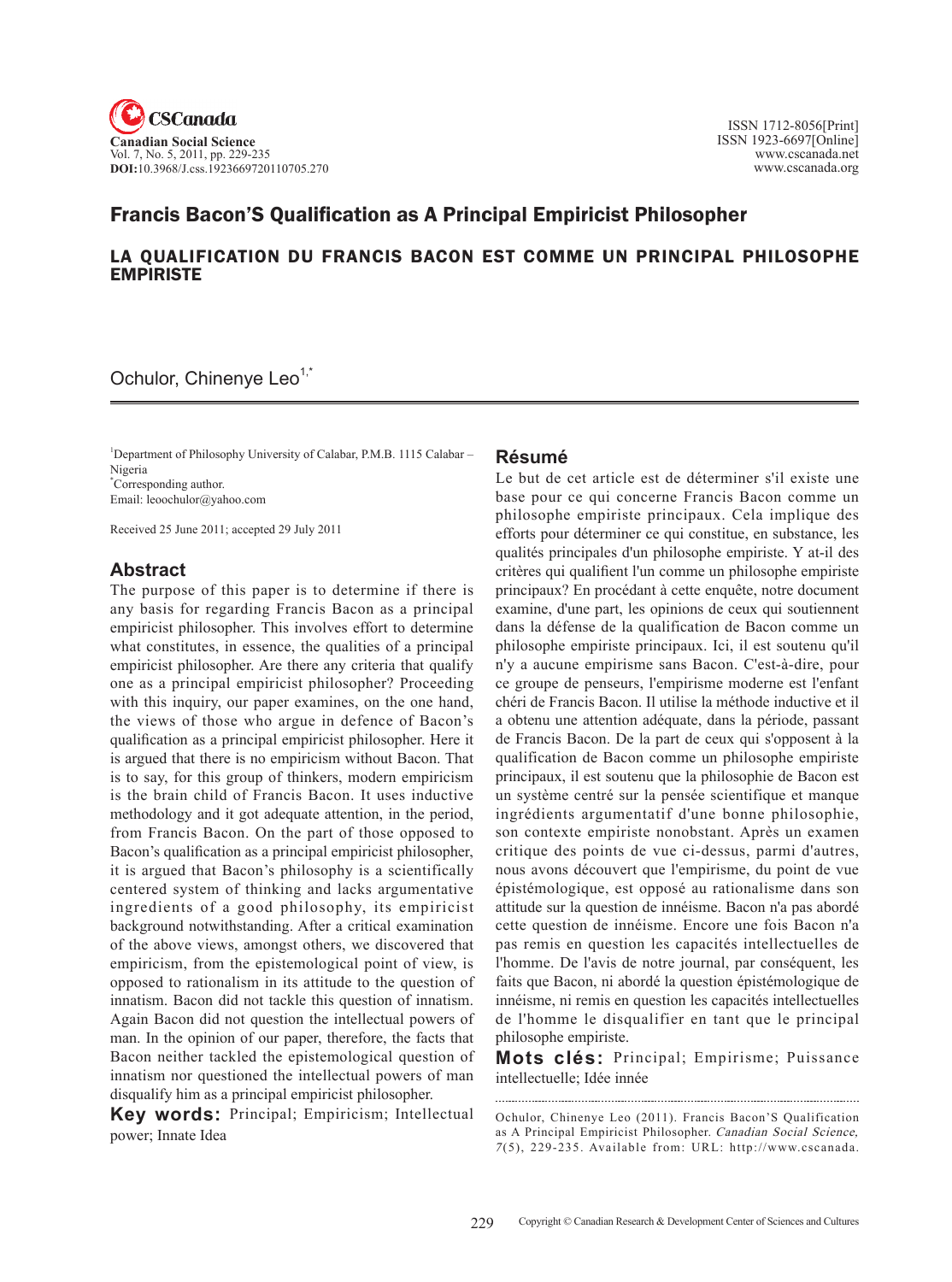net/index.php/css/article/view/j.css.1923669720110705.270 DOI: http://dx.doi.org/10.3968/j.css.1923669720110705.270.

# **INTRODUCTION**

The debate on whether Francis Bacon should be categorized among the principal empiricist philosophers is strong. While some are on the proposing side, others maintain the opposing view. Those on the opposing side claim that Bacon is more of a scientist than a philosopher, reason being that he failed to look critically into such questions as whether man can know, what man can know and how man can know. According to this opposing school of thought, Bacon's philosophy is more of a scientifically centered system of thinking or reasoning which lacks the rigour, criticality and argumentative ingredients of a good philosophizing enterprise.

On the proposing side, it is argued that there is no empiricism without Bacon. That is to say, for this group of thinkers, since the proximate origin of empiricism is traced to Bacon, modern empiricism is, therefore, the brain child of Francis Bacon. For them, empiricism is a philosophical system of inquiry as well as a means of acquisition of knowledge in modern period of philosophy. It uses inductive methodology and it got adequate attention, in the period, from Francis Bacon. Hence, for them, it would be ridiculous for one to exclude Francis Bacon from the list of principal empiricist philosophers. It is views like the above, amongst others, that this paper is saddled with the responsibility of examining.

### **DEFINITION OF TERMS**

**Principal:** Principal, going by its definition in the Advanced Learners' Dictionary, means a first in rank or importance. It is the title of the person with highest authority in an organization.

**Empiricism:** The word empiricism is derived from the Greek noun "emperia", which means "experience". It is a philosophical school of thought which holds the view that it is only through experience that one can have a true knowledge of the world. Empiricism is a direct opposite of Rationalism, which holds the view that true knowledge of the world can be acquired only through reason. The empiricists argue that the mind is capable of producing certainty of knowledge about nature provided that the proper method is used. And that proper method to be used is empirical method, a method of observation and experience aided by our sense perceptions.

Empiricism is traced to the famous Greek philosopher Aristotle who is described as the precursor of empirical system of knowledge, due to the fact that he was the first thinker who boldly and elaborately articulated the view that experience not reason is the source of all knowledge. For Aristotle, one can only abstract after experience

has provided a basic building block. That is to say, that abstraction through reasoning cannot be a primary source of knowledge but rather a secondary source of knowledge. Perhaps, in the modern period, Francis Bacon stood out as a representative of Aristotelian legacy of empiricism as a source of human knowledge. While advocating the view that true knowledge can be gotten only through experience, Francis Bacon urged that knowledge should be built on observation, with induction as the only acceptable method of acquiring reliable and practical knowledge.

#### **FRANCIS BACON AND HIS INDUCTIVE METHOD**

Francis Bacon (1561-1626) who was greatly influenced by the Renaissance spirit made a lot of impact in the modern era in terms of the reformation of knowledge. For Francis Bacon, "knowledge is power". He believed that man should dominate the world by the help of the knowledge he ought to possess. Bacon who saw the need to rely on the power of knowledge was greatly disturbed by the epistemological havocs caused by the church dogmatic doctrines of the medieval times. For him, the medieval period had distorted knowledge thereby clothing the philosophical atmosphere with pessimism. Bacon on this note set out to bring hope back to the acquisition of the knowledge of philosophy and science. He wanted to brighten the future of the philosophical and scientific enterprises.

For Bacon, there are three impediments to knowledge. These he called the distempers of knowledge. They are: Fantastical learning: when people prefer the use of high sounding language to focusing on the matter in question. Contentious learning: here people prefer dogmatism to new inquiries. Delicate learning: where people believe that they know more than possible e.g. Aristotle whose work he opposed and regarded as nonsensical. Bacon also talked of the four idols which hamper our understanding and interpretation of phenomena. As Russell (1979, p. 528) puts it:

One of the most famous parts of Bacon's philosophy is his enumeration of what he calls 'idols', by which he means bad habits of mind that cause people to fall into error. Of these he enumerates four kinds. 'Idols of the tribe' are those that are inherent in human nature; he mentions in particular the habit of expecting more order in natural phenomena than is actually to be found. 'Idols of the cave' are personal prejudices, characteristic of the particular investigator. 'Idols of the marketplace' are those that have to do with the tyranny of words. 'Idols of the theatre' are those that have to do with received systems of thought; of these naturally, Aristotle and the scholastics afforded him the most noteworthy instances.

For him, these "idols" must be eliminated for adequate and accurate interpretation of phenomena. Bacon admired the works of one of the pre-socratic Philosophers,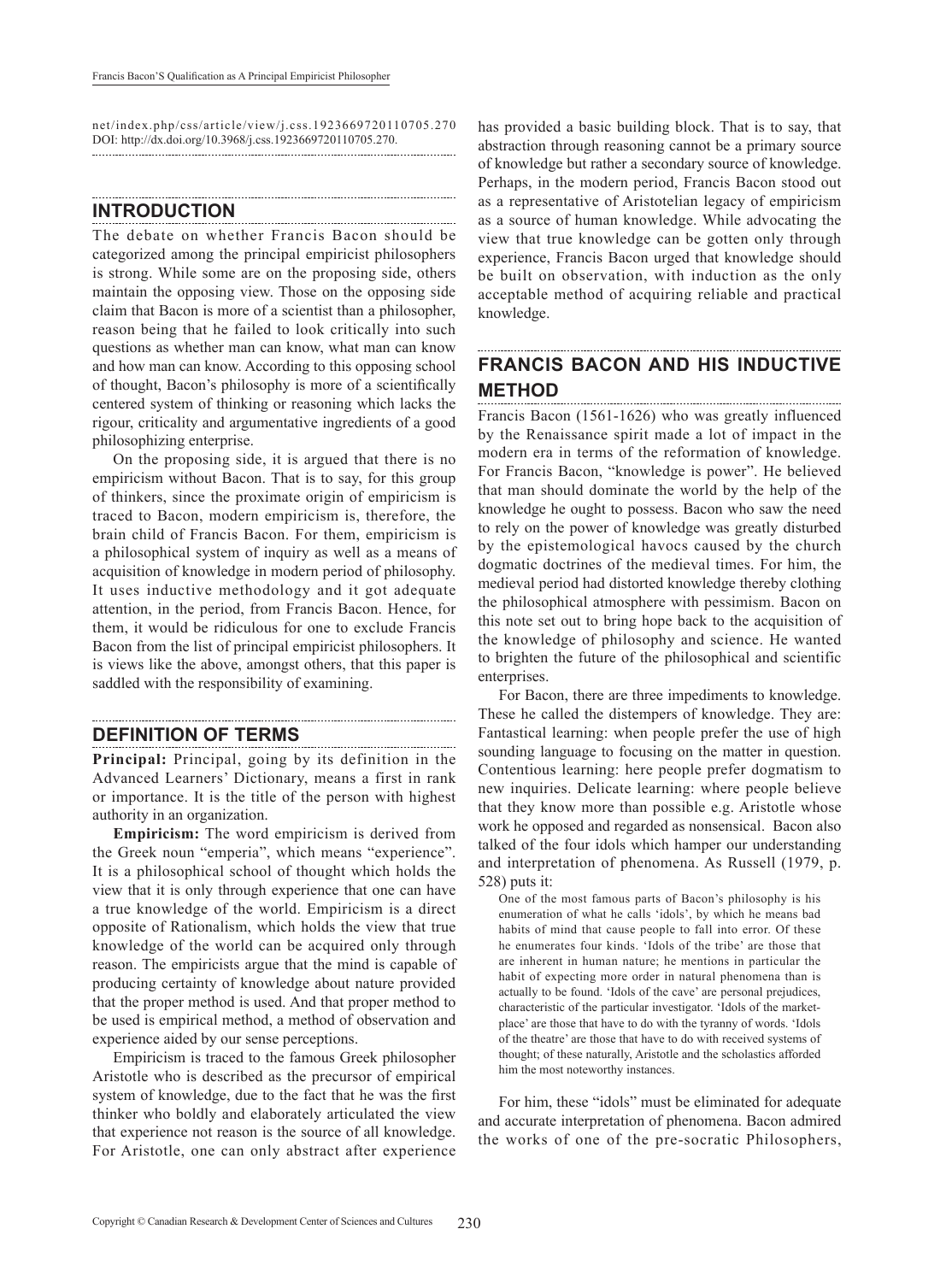Democritus. He also developed interest in the scientific postulations of Kepler and Galileo. Although he went through these works, he was not satisfied and wanted the philosophy of his time to be reformed.

For philosophy to be reformed, he came up and advocated the "method of induction". As Russell (1979, p. 527) puts it:

 Bacon was the first of the long line of scientifically minded philosophers who have emphasized the importance of induction as opposed to deduction. Like most of his successors, he tried to find some better kind of induction than what is called induction by simple enumeration.

He advocated this method as a result of his belief that this inductive method can be of use to a lot of man's daily activities. This method of his was based on reason. And for him, systematic reason was paramount. The inductive method was actually not articulated by Bacon, but he made it popular. The method of induction, according to Bacon, is such that one has to sample all the data before coming up with a conclusive fact. This, therefore, means that every information gathered must be experimented upon one by one. Further more in inductive reasoning, the past, the present and future must be observed before drawing a conclusive conclusion, otherwise the conclusion remains only probable. This method, therefore, is on its own a problem and as such is unreliable because, it is impossible for one to carry out experiment about the past, present and future aspects of any material object. And as a result of this, our knowledge claims remain limited.

Bacon advocated the theory of dual truth: truth of reason and truth of revelation. He advocated that there are two distinct ways of acquiring knowledge: knowledge through reason and knowledge through revelation. He maintained that philosophy should rely only on reason as a source of knowledge while theology should use revelation as its source of knowledge. That Bacon preferred reason to revelation as the source of philosophical and scientific knowledge can make one regard Bacon as a rationalist to some extent but more of an empiricist. But the reason Bacon has in mind is the systematic reason on which his inductive method is based. And inductive reasoning is very different from deductive reasoning.

For Francis Bacon, it is only through the concept of experimentation and observation that one can arrive at true knowledge. He brought about the inductive method into modern science and philosophy and believed that induction was the surest way to knowledge. But we notice in this connection that he did not totally cut off from Aristotle with whom the inductive method started, his criticism of Aristotle notwithstanding. The major weakness in Francis Bacon's work is that it lacked hypothesis. For any good work in science, one needs hypothesis so that one may have many relevant facts for one's experiments, on the platform of induction. But Bacon says that one may look at facts and the hypothesis would suggest itself. Induction and deduction are major

ways of acquiring knowledge in the modern sciences, but Bacon acknowledged only the inductive method.

## **THE INTELLECTUAL POWERS OF MAN**

The joint positions of Locke, Berkeley and Hume to raise critical questions about the intellectual powers of man distinguished them as empiricist philosophers. This assertion is true when we consider the fact that the proximate origin of empiricism is traced to Francis Bacon as the precursor of modern empiricism and yet he is not listed among the principal empiricist philosophers. Actually Bacon was the founder of modern inductive method. He was the first to elaborately formalize the use of observation and experimentation in the search for knowledge. This is one of the basic ideals of the empiricist school of thought. Bacon's philosophy was aimed at making knowledge practical which for him was geared towards man dominating nature to benefit humanity. In fact, for Bacon to have been the first to boldly and elaborately formalize the use of observation (he mostly used the method of induction by simple enumeration) he should have been included among the list of the principal empiricist philosophers. But the reverse was the case.

It is accepted that Bacon is the founding father of modern empiricism and the one who formalized the method of induction by simple enumeration. But Bacon took it for granted that the human mind has the capability of attaining knowledge of the universe. In other words, Bacon could not question the intellectual powers of man which other empiricist philosophers like John Locke, George Berkeley and David Hume did question. As Stumpf (1977, p. 273) puts it.

Bacon raised no critical question about the intellectual powers of man. Bacon…. accepted without challenge the general view that the mind is capable of producing certainty of knowledge about nature provided only that the proper method is used….This was the assumption Locke called into critical question, namely, the assumption that the human mind has capabilities that enable it to discover the true nature of the universe. David Hume pushed this critical point even further and asked whether any secure knowledge at all is possible. In their separate ways the British empiricists Locke, Berkeley, and Hume challenged not only their English predecessors but also the continental rationalists, who had launched modern philosophy upon an optimistic view of man's rational powers that the empiricists could not accept.

From the foregoing, one can infer that although Sir Francis Bacon is noted as a founding father of modern empiricism because he boldly and elaborately formalized the Aristotelian legacy of knowledge through observation and experimentation, yet he Bacon took for granted the intellectual powers of man. He assumed that the human mind has the capability of discovering knowledge of the universe. The quest for the intellectual powers of man was almost crashing out just before the renaissance. During the medieval period, the Church determined the content of knowledge and the direction of research in the subjects.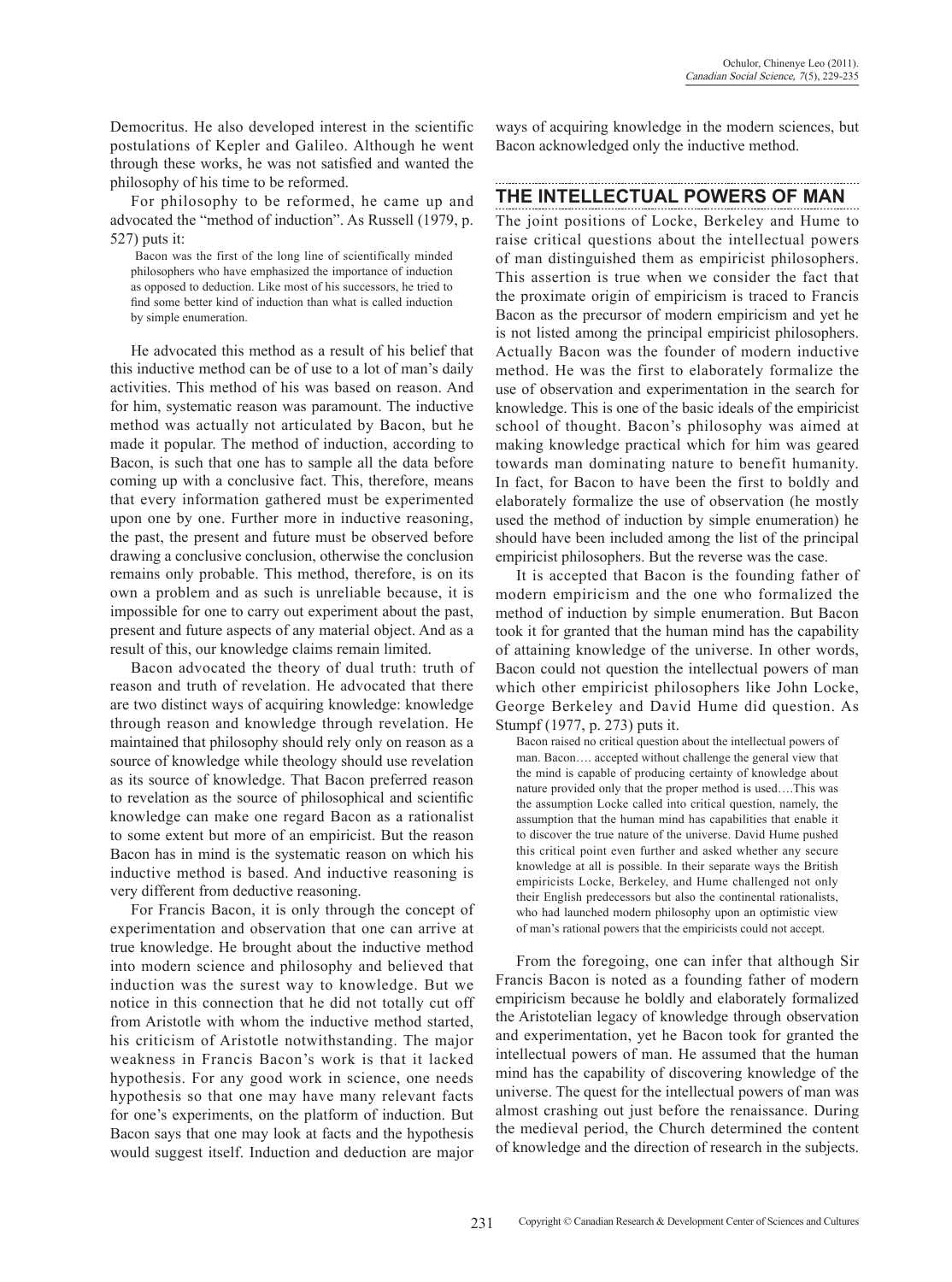Nevertheless Bacon was against this method as it crippled the human faculty in attempting to know reality. The emergence of Francis Bacon brought hope. He Francis Bacon revived the Aristotelian legacy of empiricism. He wanted to discover knowledge which can be used to defeat nature. As Russell (1979, p. 527) puts it "the whole basis of Bacon's philosophy was practical: to give mankind mastery over the forces of nature by means of scientific discoveries and inventions". This sort of knowledge will definitely demand man to study nature properly. In view of this he began investigating nature in an attempt to gain power over it. Despite all these that Francis Bacon did, he is not listed as a distinguished principal empiricist philosopher.

The appearance of Locke, Berkeley and Hume changed the task of empiricism. These three philosophers paid great attention to how the human mind can know. Their concern was not just that of finding a new method. They were rather interested in finding out how the human mind can attain indubitable empirical knowledge. These three empiricist philosophers after investigating the intellectual powers of man came to the conclusion that there is nothing in the intellect that was not first/originally in the senses; that all our intellectual knowledge stem from our senses. Hence the intellectual powers of man are greatly dependent on the senses. In this way, these three empiricist philosophers laid great emphasis on the senses. Although Francis Bacon laid this same emphasis on the senses, he failed to investigate the intellectual powers of man like Locke, Berkeley and Hume did, after him.

It is worthy of note that while the remote origin of empiricism is traced to Aristotle, the proximate origin of empiricism is traced to Sir Francis Bacon. Bacon was the first in the long history of empiricism to yearn for a decisive break with the traditional way of thinking. He said that the syllogistic logic of Aristotle and the Aristotelians was unsatisfactory as a source of new knowledge. He noted that instead of leading to new premises, they always lead to the same old premises that give no new knowledge. Bacon referred to the system of learning advocated by Aristotle and Plato as phantoms which only produce illusions. Bacon thus maintained that for there to be any real advance in knowledge, there has to be a change in the method of knowledge acquisition. The Aristotelian method of induction by simple enumeration was virulently criticized by Bacon. Bacon discovered the porousness of that method which derives conclusions from the study of few cases. He, therefore, advocated a special method which is today called the qualitative method of induction. This method studies a wide variety of cases, drawing comparisons, deviations and exclusions before arriving at conclusions.

This new method advocated by Bacon is the basis for the current scientific method of induction. Thus Bacon contributed immensely to science. Also, in this regard, he carried on experiments, which he opined should serve as an element that guarantees certainty in knowledge acquisition. It is also noteworthy that Bacon died of cold which he contacted while trying to stuff a dead chicken with ice to determine the ability of ice to prevent a dead chicken from decay. As Russell (1979, p. 527) puts it: "After five years spent in retirement, he died of a chill caught while experimenting on refrigeration by stuffing a chicken full of snow". For this he is a prominent precursor to most of the present day discoveries of science.

#### **THE EPISTEMOLOGICAL QUESTION OF INNATISM**

In Bacon's account of man's ability to acquire knowledge, Bacon discovered some vices and idols which act as barriers to knowledge acquisition. For him the idols dampen the mind and thus make the knowledge acquired to be unclear. Bacon, however, took for granted the mind's power for knowledge acquisition. He assumed that the mind can attain certain knowledge, IF THE IDOLS ARE REMOVED. Thus Bacon assumed that the mind has innate powers for knowledge acquisition. This assumption was also basic in rationalism as Descartes defended intuitive knowledge capacity of the mind.

Descartes' theory of innate ideas is itself not free from obscurity. Descartes sees the innate ideas, as germ of truth which exists naturally in our minds. They are for him ideas planted in our minds by nature. Each of us has, according to Descartes, a number of innate ideas planted in the mind by nature or by God. For Descartes, according to Volume IV of Copleston (2003, p. 83) "all clear and distinct ideas are innate. And all scientific knowledge is knowledge of or by means of innate ideas". To the objection by Regius, Henricus that the mind has no need of innate ideas or axioms, Descartes insists that the innate ideas are not things added to the mind from outside the mind but are integral parts of the mind's constitution. So for Descartes, the innate ideas are innate constitutions of the mind. So innate ideas for Descartes are not distinct from the mind but part and parcel of the mind.

Today, empiricism understood as a philosophical school of thought opposed to rationalism differs greatly from rationalism in its attitude to this epistemological question of innatism. Thus, if empiricism is understood in this way, one can validly suggest that Bacon was not a distinguished empiricist philosopher. For him to have been qualified as a distinguished empiricist philosopher, one would HAVE EXPECTED HIM TO TACKLE THIS QUESTION OF INNATISM which distinguishes empiricism as a philosophical school of thought from rationalism.

The word principal refers to the prime place accorded a distinctive personality who engages in a distinctive task. Bacon did not engage in the distinctive task of tackling the question of innatism which distinguishes empiricism,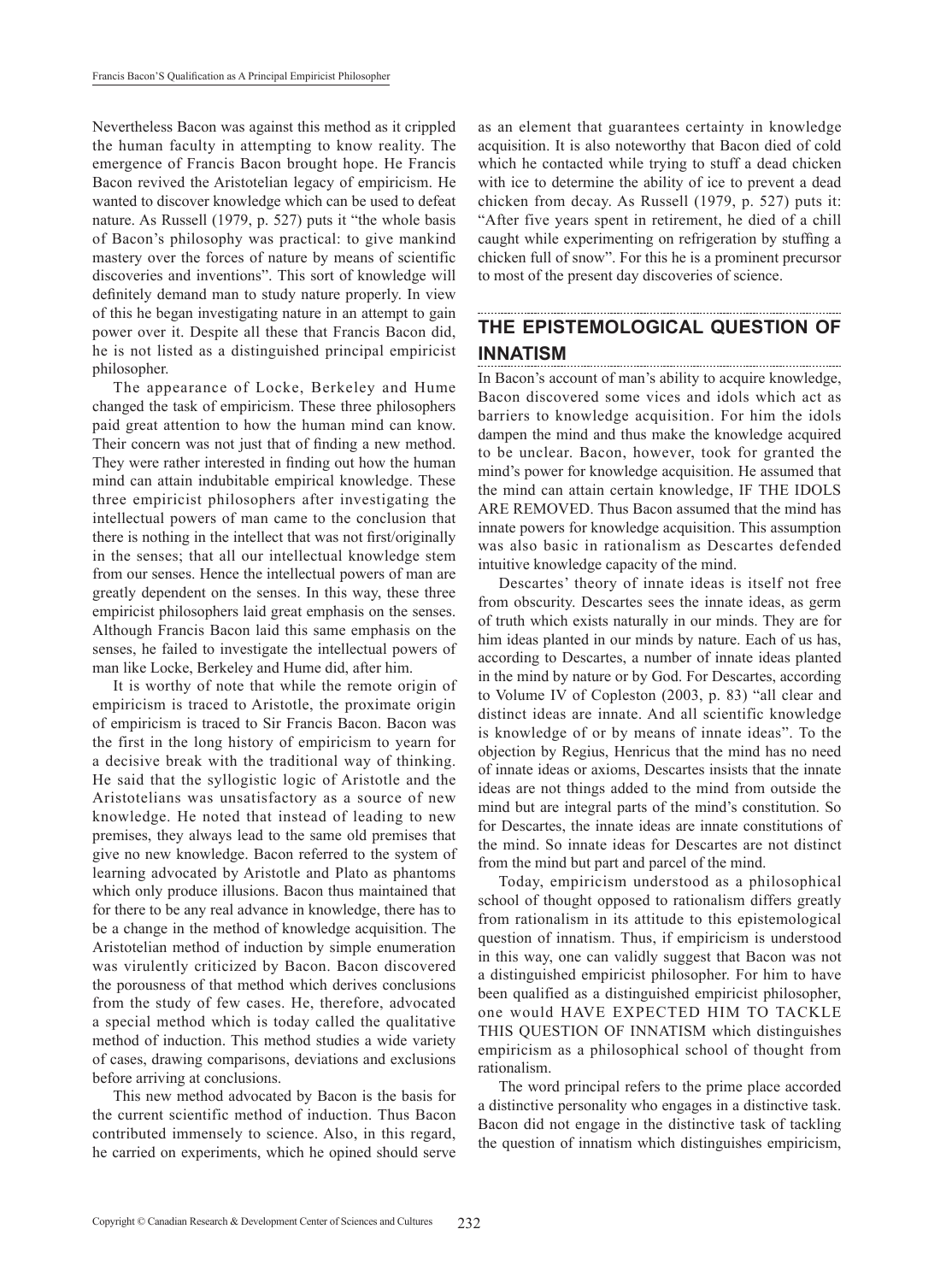as a philosophical school of thought, from rationalism. In the history of the development of philosophy, empiricism precisely, it was the three British empiricist philosophers that tackled this distinctive question. They rejected the notion of innatism as unempirical and thus impossible. We need to note that the joint position of the philosophers Locke, Berkeley and Hume include among others:-The view that man can only have genuine knowledge about things through sense experience. The three rejected innate ideas. They are regarded as principal empiricist philosophers because they respectively tackled the question of (a) If man can know? (b) What man's mind can know (c) How the mind can know? Now let us consider their respective theories.

John Locke, (1632-1704) was the father of British empiricism. He rejected Descartes' criterion of certainty and decided to build his own distinct theory of knowledge. Locke in his book *An Essay Concerning Human Understanding* denied that knowledge can be primarily acquired through reason and rejected the innate ideas. For him innate knowledge is impossible. He said that if innate knowledge was feasible, then it will be possible that babies and dunces will have knowledge. But this is not the case. He set out to find the genuineness, extent and certainty of human knowledge, and arrived at a conclusion that knowledge can be acquired only through sense-experience. That the human mind at birth is like a 'tabula rasa' which means 'clean slate'; that it is through experience, through the instrumentality of the five sense organs that we acquire knowledge about the things around us. For Locke, when we are in contact with an object, we do see not the object per se, but the ideas that emanate from that object. So the idea that emanates from the object is what is presented to us in perception. But this idea is not like Plato's or Descartes' innate ideas but an idea that comes out from the object of our perception. We should also note that Locke distinguished between primary and secondary qualities. He said we cannot know primary qualities, but we are aware of secondary qualities.

George Berkeley (1685-1753) was the second of the British empiricist philosophers. He criticized Locke's distinction between primary and secondary qualities, because he felt that there is no distinction between the two. He too set out to prove the real source of knowledge and at the same time to prove the existence of God. We should note that he was metaphysical in this aspect. The man Berkeley, following this tradition said that knowledge is gotten from experience. That what we know are ideas. Unlike Locke, who said that the ideas represent things in the world, Berkeley said that ideas are things themselves. For him, the existence of a thing is in its being perceived or in perceiving. This is said in Latin as 'esse est aut percipi aut percipere'. For him, the boundaries of knowledge are confined by perception in experience. In his "esse est percipi" Berkeley stated that, for us to say we know anything, we have to perceive that

thing. He was criticized by some persons/philosophers who felt that while trying to criticize Locke's common sense knowledge, he got involved in his own mess, which he did not have enough evidence to back up. Questions where thrown at him, and one of such is:- If you say that it is only when we perceive an abject that it exists, does it mean that things are not in existence until we perceive them? If we perceive them now, does it mean that when we turn our back away from these things, they cease to exist? Berkeley's answer to those questions was that, there is a being that perceives objects, thus causing them to come into existence, and be in existence, even when we are not there. Ideas for Berkeley are things in themselves. Such ideas do not emanate from objects as Locke taught.

David Hume (1711-1776) was the third British empiricist and the most consistent empiricist. John Locke and George Berkeley were not consistent because they dragged metaphysical views into their empiricism, whereas Hume preferred to be skeptical about things in the world that he did not have an answer for. His theory of knowledge was anchored on his notion of impressions and ideas. He stated that when we come in contact with an object through experience, the impressions we have of the object through experience will later be recollected as ideas in the mind. Impression precedes ideas. For him, impressions are genuine, because they are realities, but ideas are not genuine, because they are free and can wander. It is at the idea level that the mind thinks of imaginative things like flying horse and golden mountain, which the impression did not pass to the idea. Hume rejected the idea of self. Hume stated that there is nothing physical that one can refer to as self, unless by self one means emotions like love, hatred, pleasure, pain etc. Can positing such emotions to be self make any sense, Hume wondered? Regarding the existence of God, Hume postulated that, nothing can cause another thing to become. Therefore we cannot say that there is a God that caused the world. For a thing to cause another, four things must be involved, which are:-

Priority in time and space: A must appear before B. Contiguity: A cannot exist without B. Constant conjunction: A and B must always be together. Necessary connection: There must be a connection between A and B.

For these reasons, Hume stated that nothing causes the effect of another because no acclaimed cause can have the above attributes.

# **BACON AS A PRINCIPAL EMPIRICIST PHILOSOPHER: A CRITIQUE**

Is Francis Bacon a principal empiricist philosopher, based on his contributions to philosophy as a whole and empiricism in particular? Or is he a principal empiricist philosopher based on his being the first articulator of empiricism in the modern period of philosophy? Volume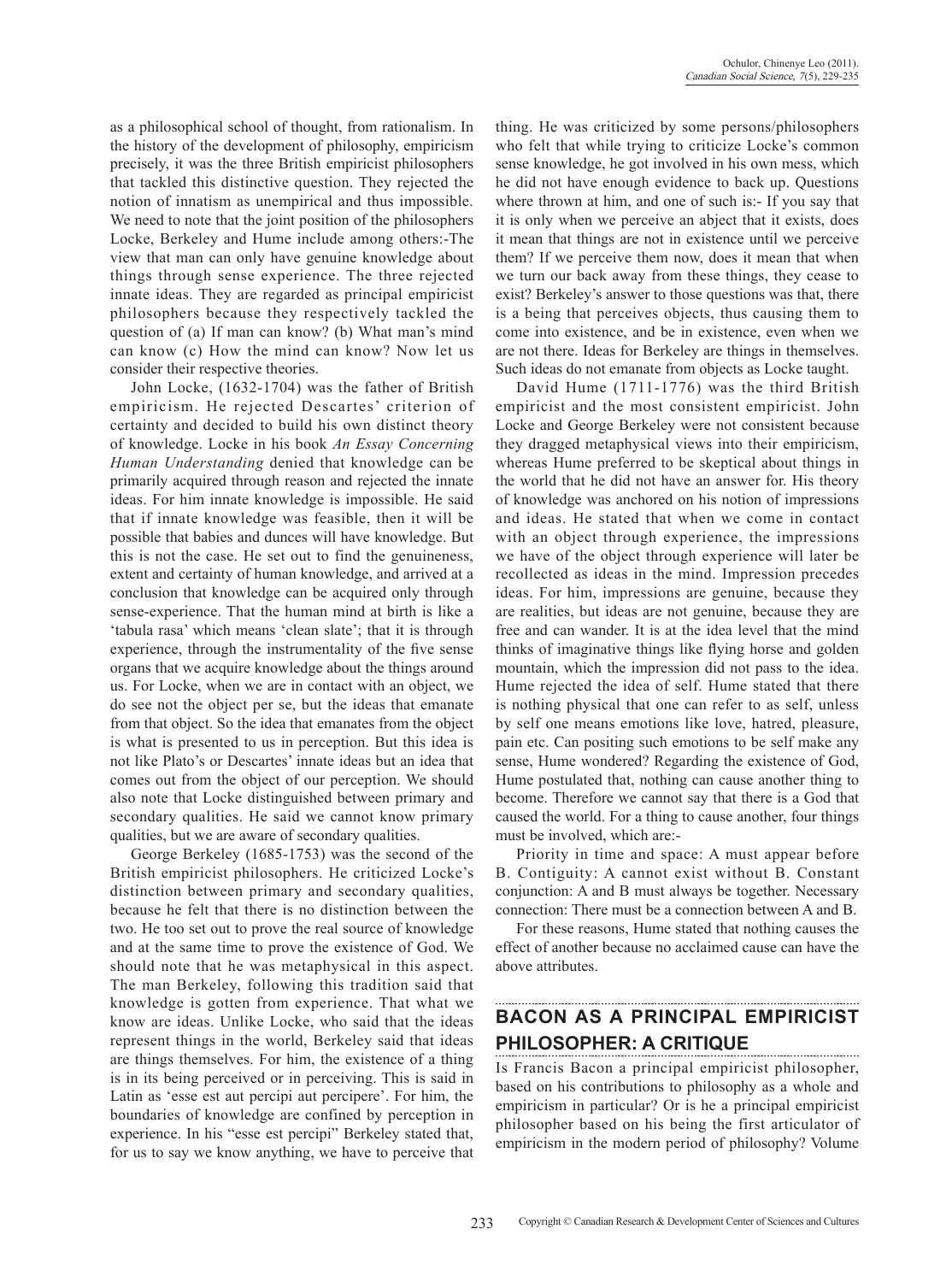#### III of Copleston (2003, p. 308) has this to say

For my own part I find Bacon's outlook inadequate if it is considered as a comprehensive philosophy, but I do not see how one can legitimately deny its importance and significance. If one looks upon him as a metaphysician or as an epistemologist, he scarcely bears favourable comparison with the leading philosophers of the classical modern period; but if one looks upon him as the herald of the scientific age he stands in a place by himself.

If we look at the word principal analytically, we would capture its divergent interpretations. Principal in one sense means a person who takes a leading position in an organization. While in another sense, it could stand for a person who plays a special role or key role in the course of doing something or inventions as the case may be. In other words, principal could mean: main reason for doing something or simply put, the principal reason for doing a thing or carrying out a task. Hence, going by the above analysis of principal, one could rightly suggest that Bacon does not qualify as a core or main empiricist philosopher.

Undisputedly, Bacon has the empiricist spirit, owing to the fact that he articulated and championed the view that experience is the most sure way of knowledge acquisition. Hence, we can say that Bacon articulated this view and the other empiricists developed it. Or that Bacon laid the foundation and the other empiricists built on the foundation. This suggests that Bacon can only be recognized as the facilitator of empiricism but can never be regarded as the developer of empiricism. The crux of the matter is: should Bacon be given a pride of place alongside the other notable empiricists having been the facilitator or founder of empiricism in the modern period? But looking at individual contributions to the development of empiricism, one would not be wrong to say that Bacon's contribution is in no way comparable to that of any of the notables. Thus, he is more interested in how to use empirical principles to solve scientific problems than in problems that are of philosophical relevance. This is in consonance with the view of Russell (1979, p. 526) "Francis Bacon although his philosophy is in many ways unsatisfactory has permanent importance as the founder of modern inductive method and the pioneer in the attempt at logical systematization of scientific procedure". So, for Bacon the method of induction which he championed is to give mankind mastery over the forces of nature not the other way round. He believed that knowledge by the utilization of the sense conforms with the scientific notion of verifiability and so he championed the experiencial method (Empiricism) to sooth his already held view of scientific knowledge.

#### **CONCLUSION**

In the modern period of philosophy which started with the Renaissance, the focus as put forward by Stumpf (1977, p. 209) was… the unfolding world of science".

Science was the dominant feature in this period; methods of science and learning were revisited and revived. It would appear convenient to say that Francis Bacon is the father of modern science because he came emphasizing the method of induction in science. He focused attention on scientific development, maintaining that Aristotelian deductive method cannot fit into science. He engaged in lots of empirical scientific researches and was the one who discovered refrigeration. Unfortunately he died due to cold from ice after a refrigeration experiment on a dead chicken. Today the world is enjoying refrigeration and other cooling electrical appliances, thanks to Francis Bacon. From that time on, other scientists picked up from where he had stopped to build up scientific enterprises till date. The inductive method he advocated, allows for simple enumeration or experimentation of instances for a general conclusion or theory to be established. From all these, we see that Francis Bacon is well qualified to be the father of modern science, a position that has never been contested, the prominence of Kepler, Galileo and others notwithstanding.

Since empiricism, from the epistemological point of view, is opposed to rationalism in its attitude to the question of innatism, one can validly suggest that Bacon does not qualify as a principal empiricist philosopher. To qualify as a principal empiricist philosopher, one would have expected him to tackle this question of innatism. Again Bacon took it for granted that the human mind has the capability of attaining knowledge of the universe. In other words, Bacon did not question the intellectual powers of man. On the other hand, the three empiricist philosophers Locke, Berkeley and Hume tackled the epistemological question of innatism and raised critical questions about the intellectual powers of man. By so doing, they distinguished themselves as empiricist philosophers. These efforts of theirs qualified them as principal empiricist philosophers, while the absence of such efforts in the works of Francis Bacon, disqualified Bacon as a principal empiricist philosopher.

#### **REFERENCES**

Copleston, F. (2003). A History of Philosophy. Vols iii & iv. New York: Continuum.

- Flew, A. (1979). Philosophy: An Introduction. London: Hodder and Stoughton.
- Horby, A. S. (2000). Oxford Advanced Learners' Dictionary of Current English. 6th Edition. Sally Wehmeier (ed.). Oxford: Oxford University Press.
- Lacey, A. R. (1976). Dictionary of Philosophy. London: Routledge and Kegan Paul.
- Locke, John (1976). Essay Concerning Human Understanding. 7th Impression. London: Fontana.
- Omoregbe, J. (1991). A Simplified History of Western Philosophy Vol. Two. Lagos: Joja Publishers.
- Russell, Bertrand (1976). Marriage and Morals. London: George